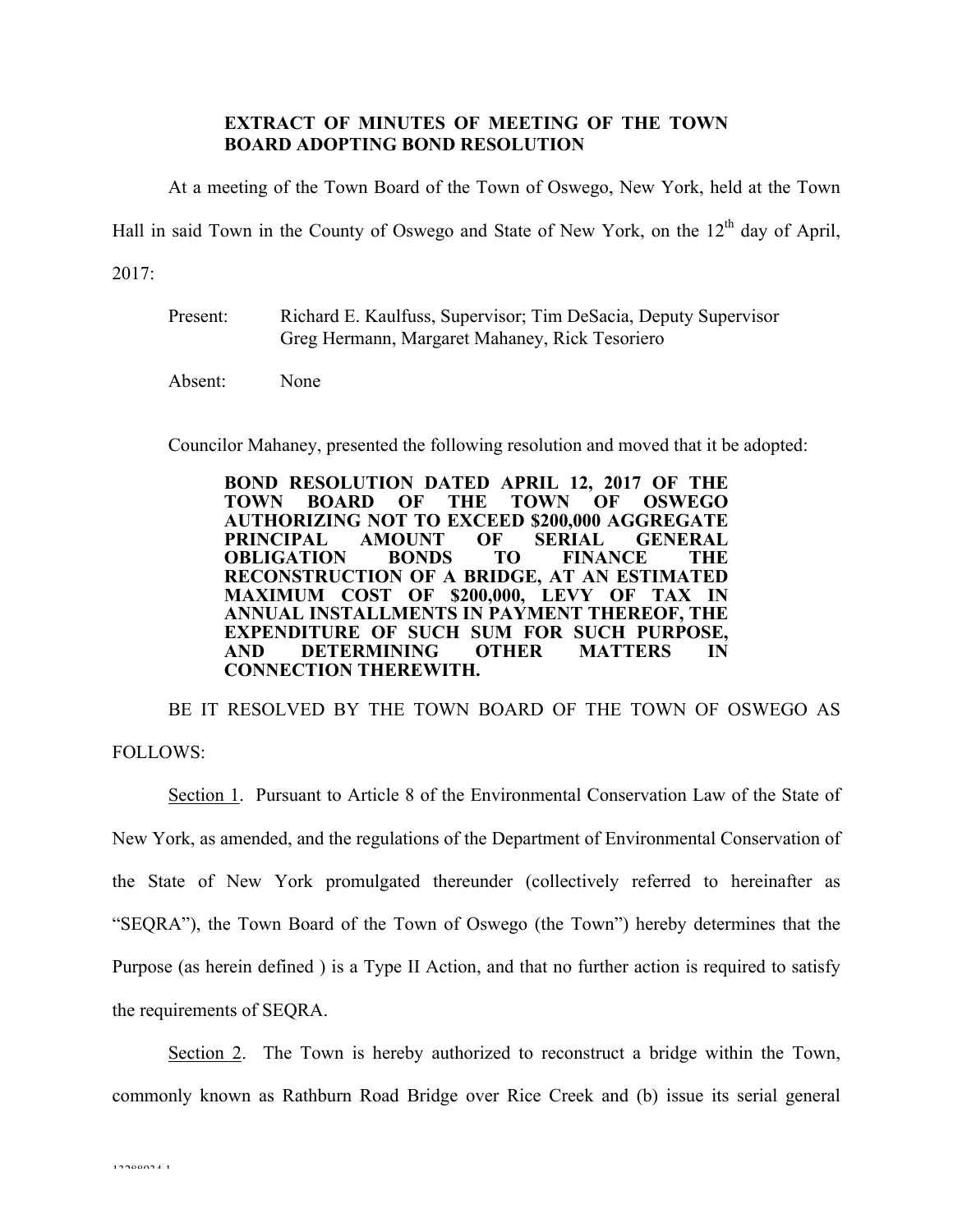obligation bonds (the "Bonds") in the aggregate principal amount of not to exceed \$200,000 pursuant to the Local Finance Law of New York, in order to finance the class of objects or purposes described herein.

Section 3. The class of objects or purposes to be financed pursuant to this Resolution is the reconstruction of a bridge within the Town, including issuance costs of the Bonds and bonds anticipation notes hereinafter referred to (collectively, the "Purpose").

Section 4. It is hereby determined and declared that (a) the maximum cost of the Purpose, as estimated by the Board, is \$200,000, (b) no money has heretofore been authorized to be applied to the payment of the cost of the Purpose, and (c) the Town plans to finance the cost of the Purpose from funds raised by the issuance of the Bonds and bond anticipation notes hereinafter referred to.

Section 5. It is hereby determined that the Purpose is one of the class of objects or purposes described in Subdivision 10 of Paragraph a of Section 11.00 of the Local Finance Law, and that the period of probable usefulness of the Purpose is twenty (20) years. The proposed maturity of the Bonds authorized herein will be in excess of five (5) years.

Section 6. Subject to the provisions of the Local Finance Law, the power to authorize the issuance of and to sell bond anticipation notes in anticipation of the sale of the Bonds, including renewals of such notes, is hereby delegated to the Supervisor of the Town, the chief fiscal officer. Such notes shall be of such terms, form and contents, and shall be sold in such manner, as may be prescribed by said Supervisor of the Town, consistent with the provisions of the Local Finance Law.

Section 7. The power to further authorize the issuance of the Bonds and bond anticipation notes and to prescribe the terms, form and contents of the Bonds and bond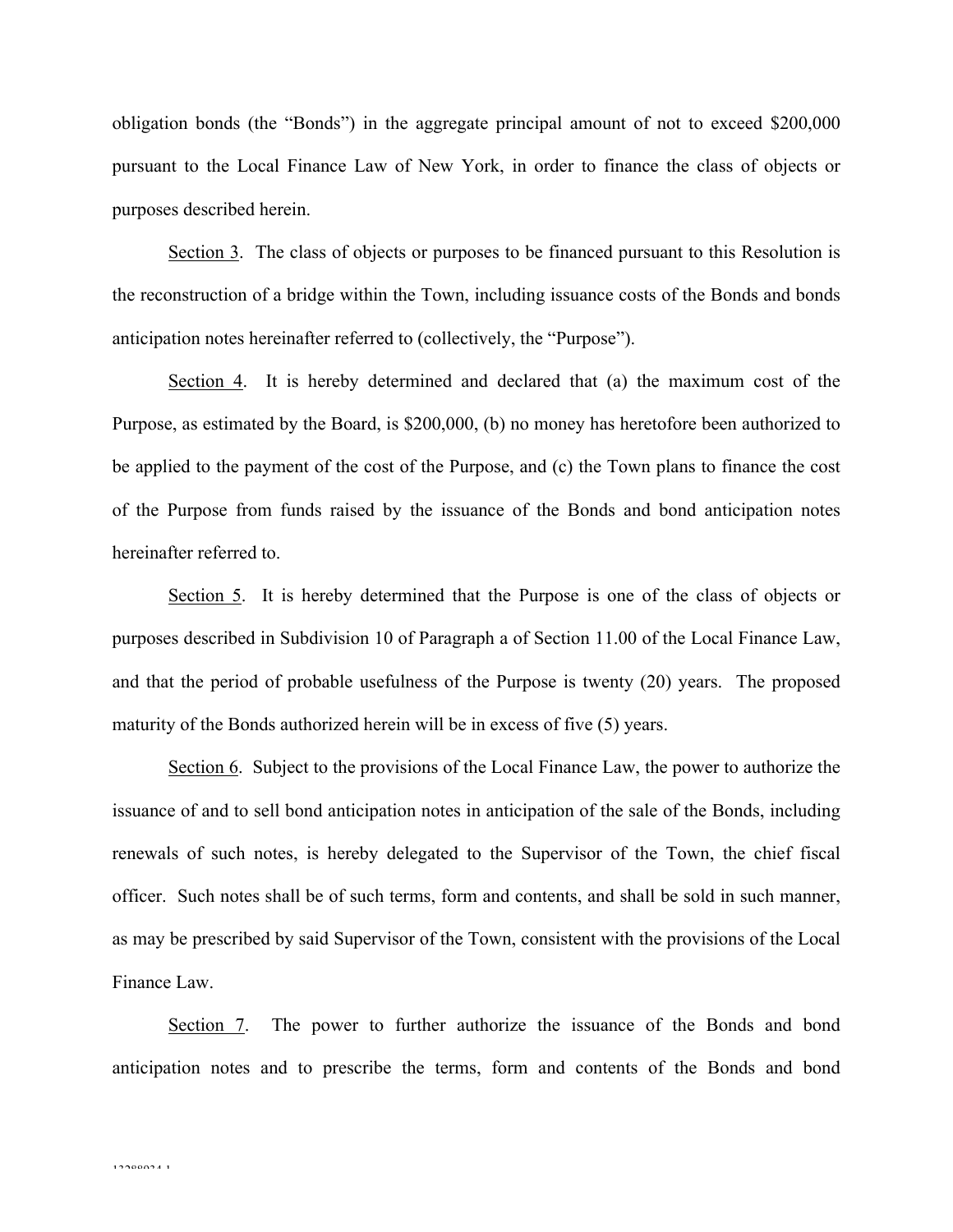anticipation notes, including the consolidation with other issues and the use of substantially level debt service, subject to the provisions of this Resolution and the Local Finance Law, and to sell and deliver the Bonds and bond anticipation notes, is hereby delegated to the Supervisor of the Town. The Supervisor of the Town is hereby authorized to sign and the Town Clerk is hereby authorized to attest any Bonds and bond anticipation notes issued pursuant to this Resolution, and to affix to such Bonds and bond anticipation notes the corporate seal of the Town.

Section 8. The faith and credit of the Town of Oswego, New York, are hereby irrevocably pledged for the payment of the principal of and interest on such Bonds and bond anticipation notes as the same respectively become due and payable. An annual appropriation shall be made in each year sufficient to pay the principal of and interest on such obligations becoming due and payable in such year, to the extent the necessary funds are not provided from other sources. There shall be levied annually on all taxable real property in the Town, a tax sufficient to pay the principal of and interest on such obligations as the same become due and payable, to the extent the necessary funds are not provided from other sources.

Section 9. This Resolution shall constitute the Town's "official intent", within the meaning of Section 1.150-2 of the Treasury Regulations, to finance the cost of the Purpose with the Bonds and notes herein authorized. The Town shall not reimburse itself from the proceeds of the Bonds or notes for any expenditures paid more than sixty days prior to the date hereof, unless specifically authorized by Section 1.150-2 of the Treasury Regulations.

Section 10. This resolution is adopted subject to a permissive referendum pursuant to Section 35.00 of the Local Finance Law and Section 90.00 of the Town Law. The Town Clerk is hereby authorized and directed within ten (10) days after the adoption of said resolution, to cause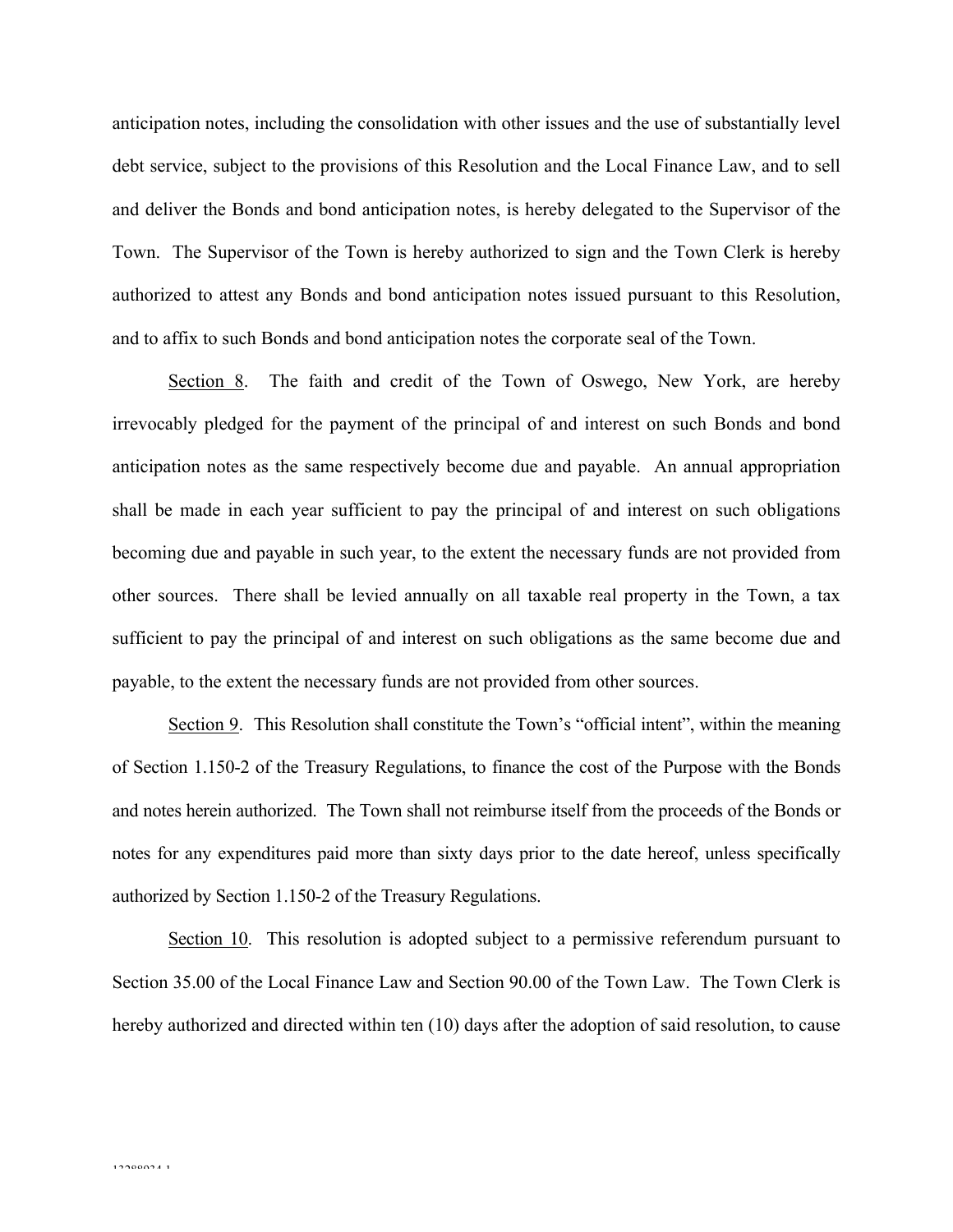to be published a notice which sets forth the date of the resolution's adoption and contains an abstract of the resolution concisely stating its purpose and effect.

Section 11. This Resolution, when effective, shall be published in full by the Town Clerk together with a notice in substantially the form prescribed by Section 81.00 of the Local Finance Law, and such publication shall be in each official newspaper of the Town. The validity of the Bonds or of any bond anticipation notes issued in anticipation of the sale of the Bonds may be contested only if such obligations are authorized for an object or purpose for which the Town is not authorized to expend money, or the provisions of law which should be complied with at the date of publication of this Resolution are not substantially complied with, and an action, suit or proceeding contesting such validity is commenced within twenty (20) days after the date of such publication; or if said obligations are authorized in violation of the provisions of the Constitution.

Section 12. The firm Barclay Damon, LLP is hereby appointed to serve as Bond Counsel to the Town in connection with the Bonds and notes herein authorized.

Section 13. This Resolution shall take effect upon the earlier of (a) expiration of the time for filing a petition requesting that the issuance of the Bonds be submitted to referendum or (b) a positive vote upon the referendum authorizing the issuance of the Bonds.

The question of the adoption of the foregoing resolution was seconded by Councilor Kaulfuss, and duly put to vote on a roll call, which resulted as follows:

| Richard Kaulfuss, Supervisor   | YAY |
|--------------------------------|-----|
| Tim DeSacia, Deputy Supervisor | YAY |
| Greg Hermann                   | YAY |
| <b>Margaret Mahaney</b>        | YAY |
| <b>Rick Tesoriero</b>          | YAY |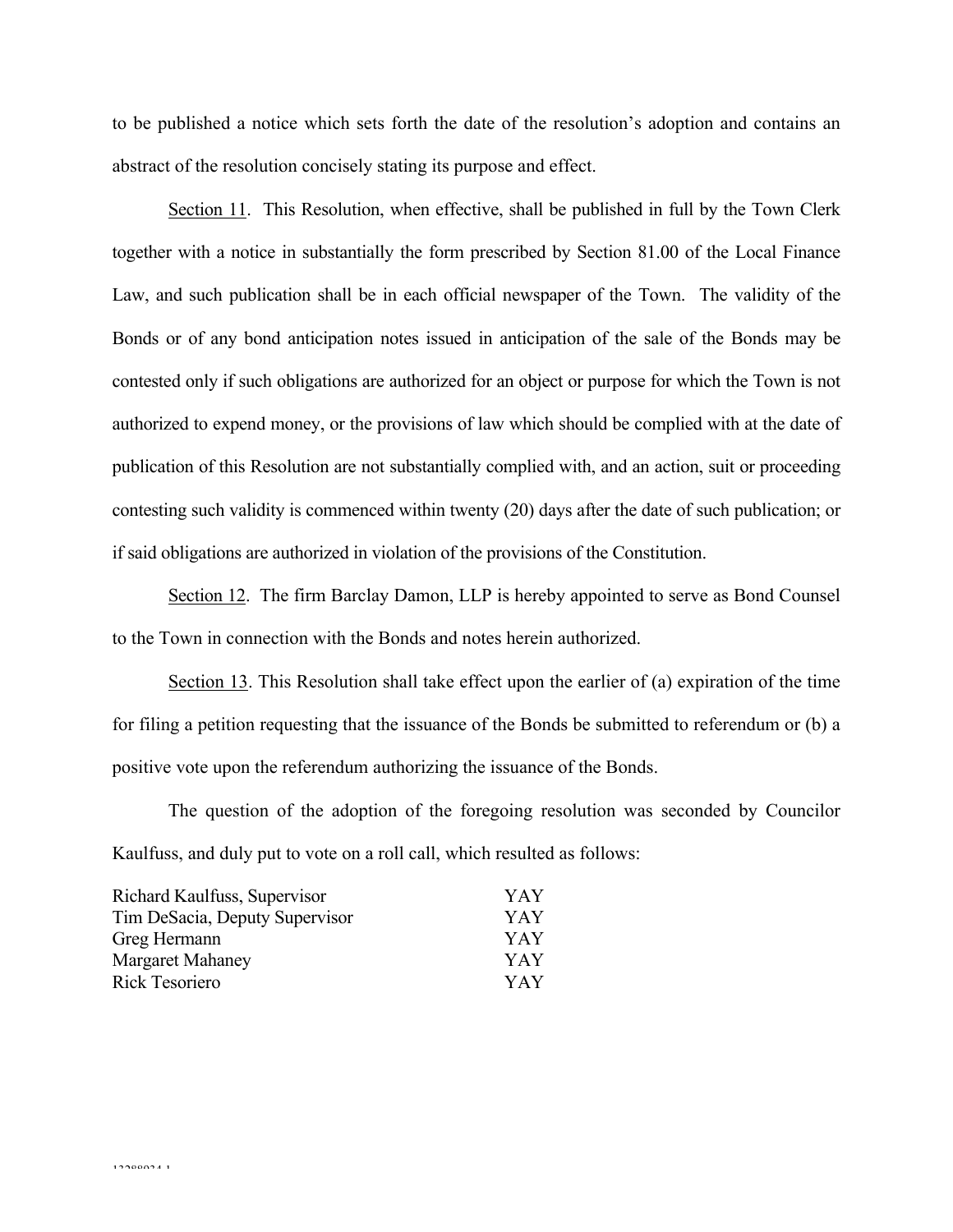# STATE OF NEW YORK ) ) SS.: COUNTY OF OSWEGO )

I, the undersigned Clerk of the Town of Oswego, do hereby certify as follows:

1. A Regular Meeting of the Board of the Town of Oswego, State of New York, was duly held on April 12, 2017, and Minutes of said meeting have been duly recorded in the Minute Book kept by me in accordance with law for the purpose of recording the Minutes of meetings of said Board. I have compared the attached Extract with said Minutes so recorded and said Extract is a true copy of said Minutes and of the whole thereof insofar as said Minutes relate to matters referred to in said Extracts.

2. Said Minutes correctly state the time when said Meeting was convened and the place where such meeting was held and the members of said Board who attended said Meeting.

3. Public Notice of the time and place of said Meeting was duly given to the public and the news media in accordance with the Open Meetings Law, constituting Chapter 511 of the Laws of 1976 of the State of New York, and that the members of said Board had due notice of said Meeting and that the Meeting was in all respects duly held and a quorum was present and acted throughout.

IN WITNESS WHEREOF, I have hereunto set my hand and have hereunto affixed the corporate seal of the Town of Oswego this day of April, 2017.

Town Clerk

 $\mathcal{L}_\text{max}$  , and the set of the set of the set of the set of the set of the set of the set of the set of the set of the set of the set of the set of the set of the set of the set of the set of the set of the set of the

[Seal]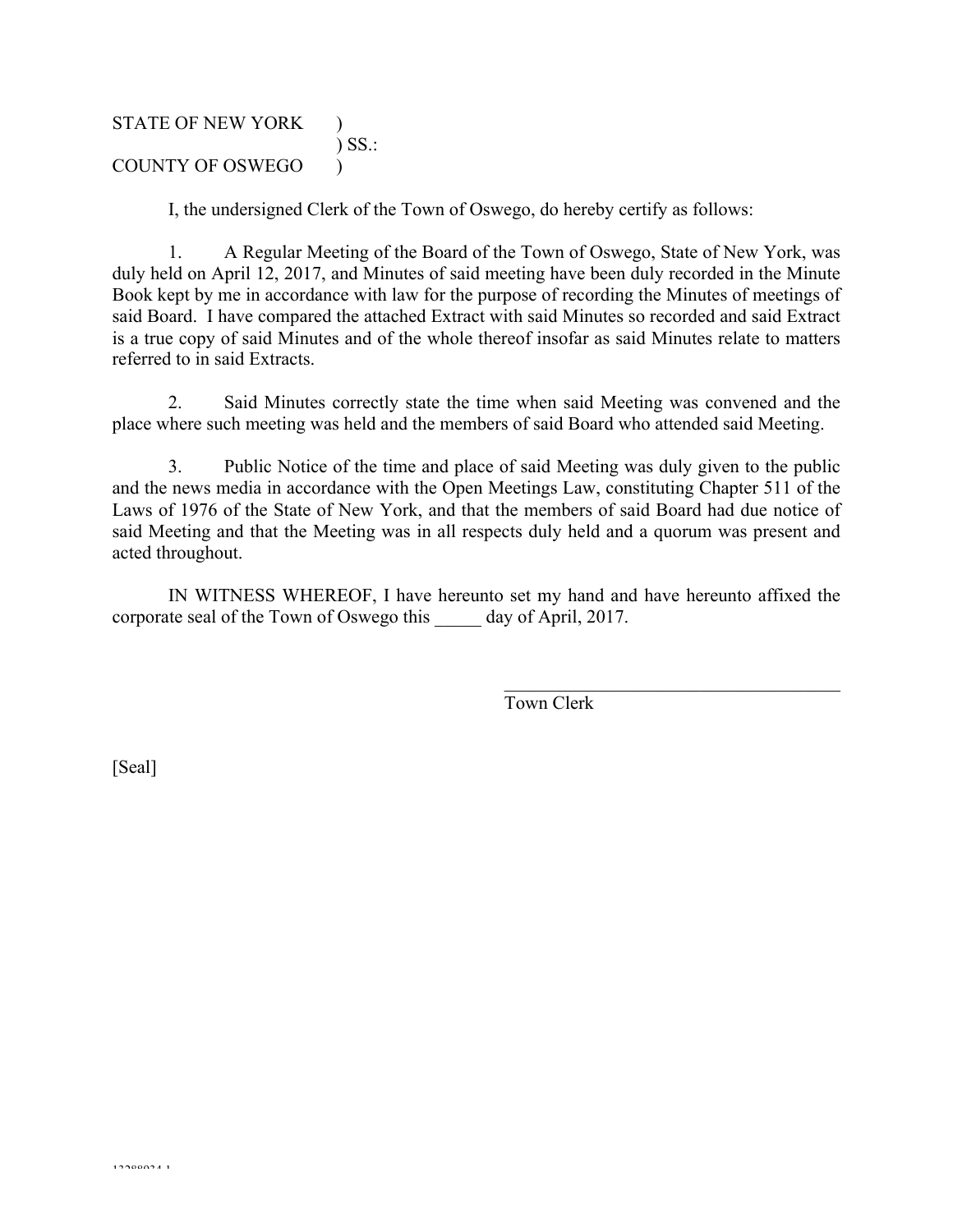### NOTICE OF ADOPTION OF BOND RESOLUTION SUBJECT TO A PERMISSIVE REFERENDUM

At a regular meeting held on the  $12<sup>th</sup>$  day of April, 2017, the Town Board of the Town of Oswego, New York duly adopted a resolution, an abstract of which follows, which resolution is subject to a permissive referendum pursuant to Section 35.00 of the Local Finance Law of the State of New York. If after thirty days of the resolution's adoption by the Town Board, no petition objecting to the resolution and requesting approval by the voters is filed with the Town Clerk of the Town of Oswego, the resolution will be declared duly adopted.

#### ABSTRACT OF BOND RESOLUTION DATED APRIL 12, 2017

The following is a summary of a resolution adopted by the Town Board of the Town of Oswego on April 12, 2017. Said resolution authorizes the issuance and sale of a serial bond or bonds, and a bond anticipation note or notes in anticipation of the issuance and sale of said serial bond or bonds, in an amount not to exceed \$200,000. The proceeds from the sale of the obligations authorized in said resolution shall be used for the object or purpose of reconstructing a bridge within the Town known as Rathburn Road Bridge over Rice Creek. The estimated maximum cost of said object or purpose is \$200,000, and the period of probable usefulness thereof is twenty (20) years.

Dated: April 12, 2017

Town Clerk Town of Oswego Oswego County, New York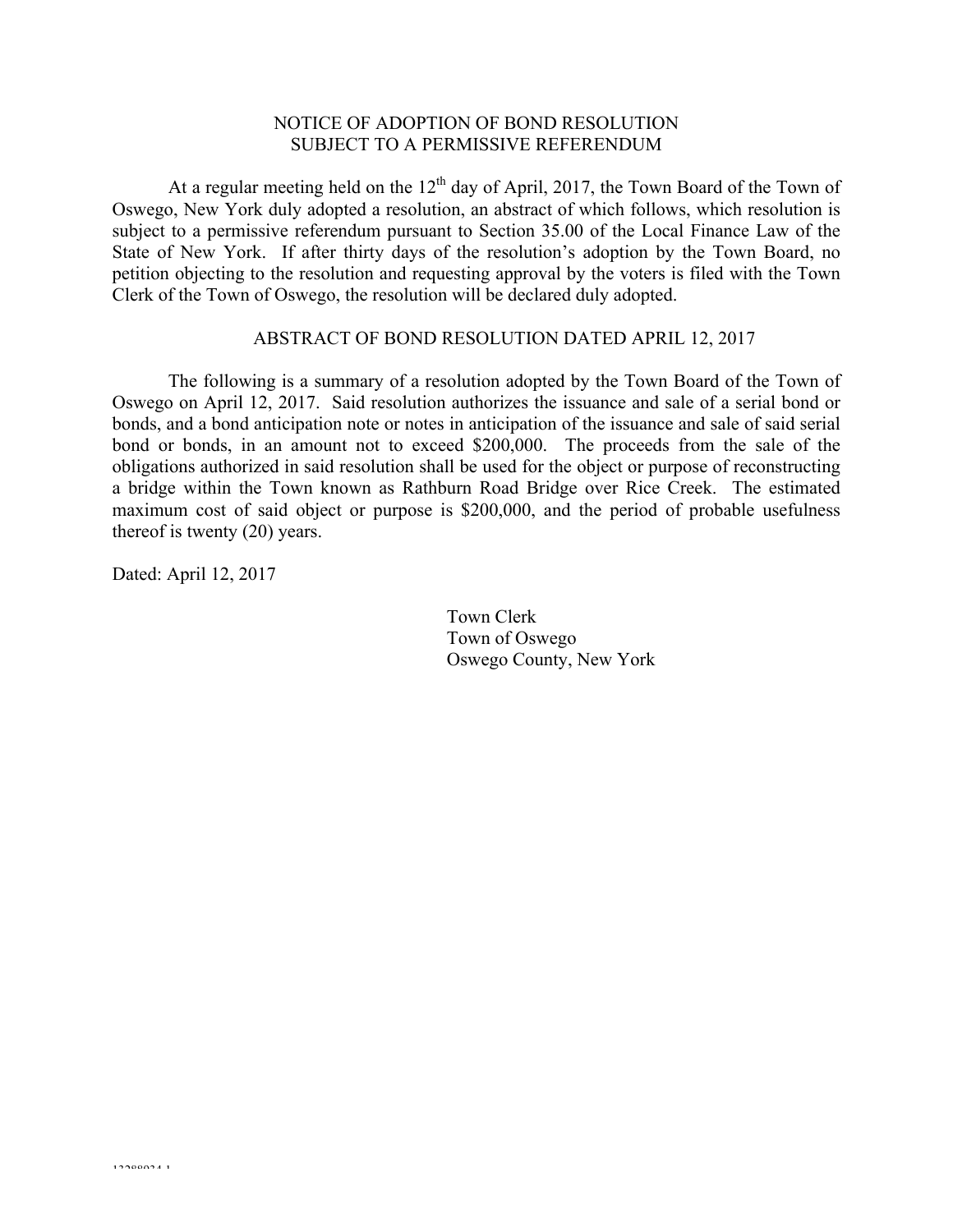#### **LEGAL NOTICE**

The resolution published herewith has been adopted on the  $12<sup>th</sup>$  day of April, 2017, and the validity of the obligations authorized by such resolution may be hereafter contested only if such obligations were authorized for an object or purpose for which the Town of Oswego is not authorized to expend money or if the provisions of law which should have been complied with as of the date of publication of this notice were not substantially complied with, and an action, suit or proceeding contesting such validity is commenced within twenty (20) days after the date of publication of this notice, or such obligations were authorized in violation of the provisions of the constitution. The permissive referendum period has expired and no petition requesting a permissive referendum has been submitted.

#### Town Clerk

**BOND RESOLUTION DATED APRIL 12, 2017 OF THE TOWN BOARD OF THE TOWN OF OSWEGO AUTHORIZING NOT TO EXCEED \$200,000 AGGREGATE PRINCIPAL AMOUNT OF SERIAL GENERAL OBLIGATION BONDS TO FINANCE THE RECONSTRUCTION OF A BRIDGE IN THE TOWN COMMONLY KNOWN AS RATHBURN ROAD BRIDGE OVER RICE CREEK , AT AN ESTIMATED MAXIMUM COST OF \$200,000, LEVY OF INSTALLMENTS IN PAYMENT INSTALLMENTS IN PAYMENT THEREOF, THE EXPENDITURE OF SUCH SUM FOR SUCH PURPOSE, AND DETERMINING OTHER MATTERS IN CONNECTION THEREWITH.**

BE IT RESOLVED BY THE TOWN BOARD OF THE TOWN OF OSWEGO AS FOLLOWS:

Section 1. Pursuant to Article 8 of the Environmental Conservation Law of the State of New York, as amended, and the regulations of the Department of Environmental Conservation of the State of New York promulgated thereunder (collectively referred to hereinafter as "SEQRA"), the Town Board of the Town of Oswego (the Town") hereby determines that the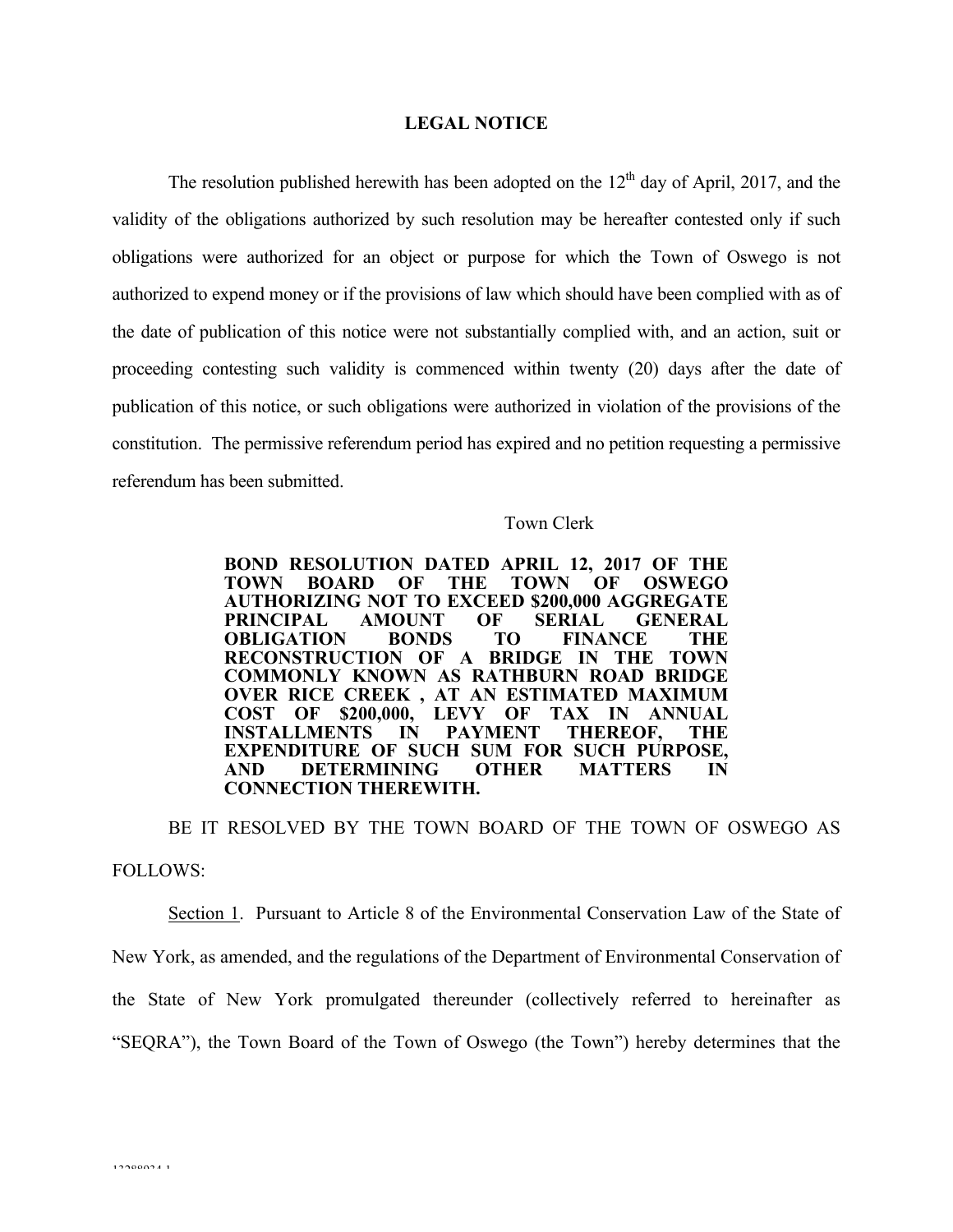Purpose (as herein defined) is a Type II Action, and that no further action is required to satisfy the requirements of SEQRA.

Section 2. The Town is hereby authorized to reconstruct a bridge within the Town, Rathburn Road Bridge and (b) issue its serial general obligation bonds (the "Bonds") in the aggregate principal amount of not to exceed \$200,000 pursuant to the Local Finance Law of New York, in order to finance the class of objects or purposes described herein.

Section 3. The class of objects or purposes to be financed pursuant to this Resolution is the reconstruction of a bridge within the Town, including issuance costs of the Bonds and bonds anticipation notes hereinafter referred to (collectively, the "Purpose").

Section 4. It is hereby determined and declared that (a) the maximum cost of the Purpose, as estimated by the Board, is \$200,000, (b) no money has heretofore been authorized to be applied to the payment of the cost of the Purpose, and (c) the Town plans to finance the cost of the Purpose from funds raised by the issuance of the Bonds and bond anticipation notes hereinafter referred to.

Section 5. It is hereby determined that the Purpose is one of the class of objects or purposes described in Subdivision 10 of Paragraph a of Section 11.00 of the Local Finance Law, and that the period of probable usefulness of the Purpose is twenty (20) years. The proposed maturity of the Bonds authorized herein will be in excess of five (5) years.

Section 6. Subject to the provisions of the Local Finance Law, the power to authorize the issuance of and to sell bond anticipation notes in anticipation of the sale of the Bonds, including renewals of such notes, is hereby delegated to the Supervisor of the Town, the chief fiscal officer. Such notes shall be of such terms, form and contents, and shall be sold in such manner,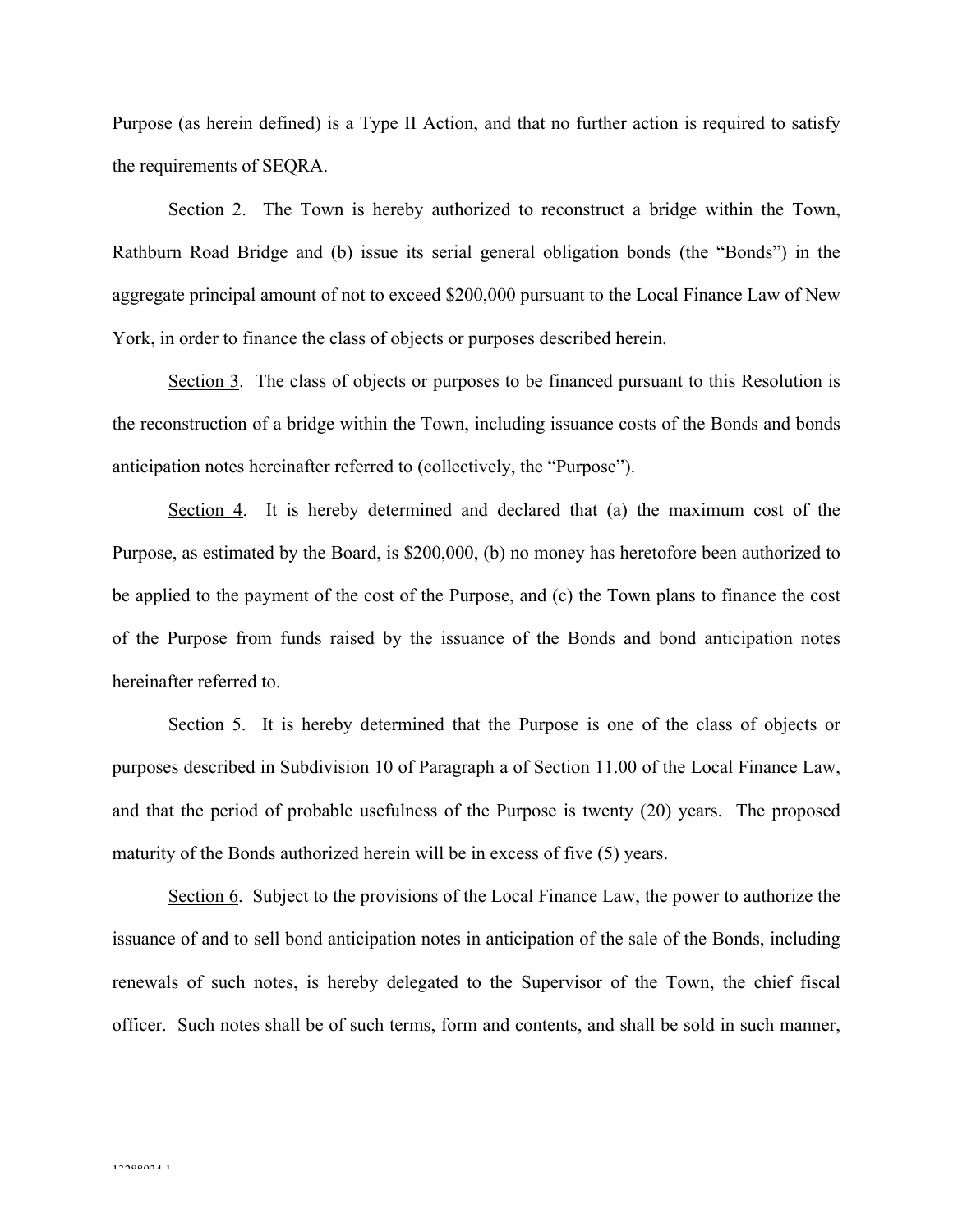as may be prescribed by said Supervisor of the Town, consistent with the provisions of the Local Finance Law.

Section 7. The power to further authorize the issuance of the Bonds and bond anticipation notes and to prescribe the terms, form and contents of the Bonds and bond anticipation notes, including the consolidation with other issues and the use of substantially level debt service, subject to the provisions of this Resolution and the Local Finance Law, and to sell and deliver the Bonds and bond anticipation notes, is hereby delegated to the Supervisor of the Town. The Supervisor of the Town is hereby authorized to sign and the Town Clerk is hereby authorized to attest any Bonds and bond anticipation notes issued pursuant to this Resolution, and to affix to such Bonds and bond anticipation notes the corporate seal of the Town.

Section 8. The faith and credit of the Town of Oswego, New York, are hereby irrevocably pledged for the payment of the principal of and interest on such Bonds and bond anticipation notes as the same respectively become due and payable. An annual appropriation shall be made in each year sufficient to pay the principal of and interest on such obligations becoming due and payable in such year, to the extent the necessary funds are not provided from other sources. There shall be levied annually on all taxable real property in the Town, a tax sufficient to pay the principal of and interest on such obligations as the same become due and payable, to the extent the necessary funds are not provided from other sources.

Section 9. This Resolution shall constitute the Town's "official intent", within the meaning of Section 1.150-2 of the Treasury Regulations, to finance the cost of the Purpose with the Bonds and notes herein authorized. The Town shall not reimburse itself from the proceeds of the Bonds or notes for any expenditures paid more than sixty days prior to the date hereof, unless specifically authorized by Section 1.150-2 of the Treasury Regulations.